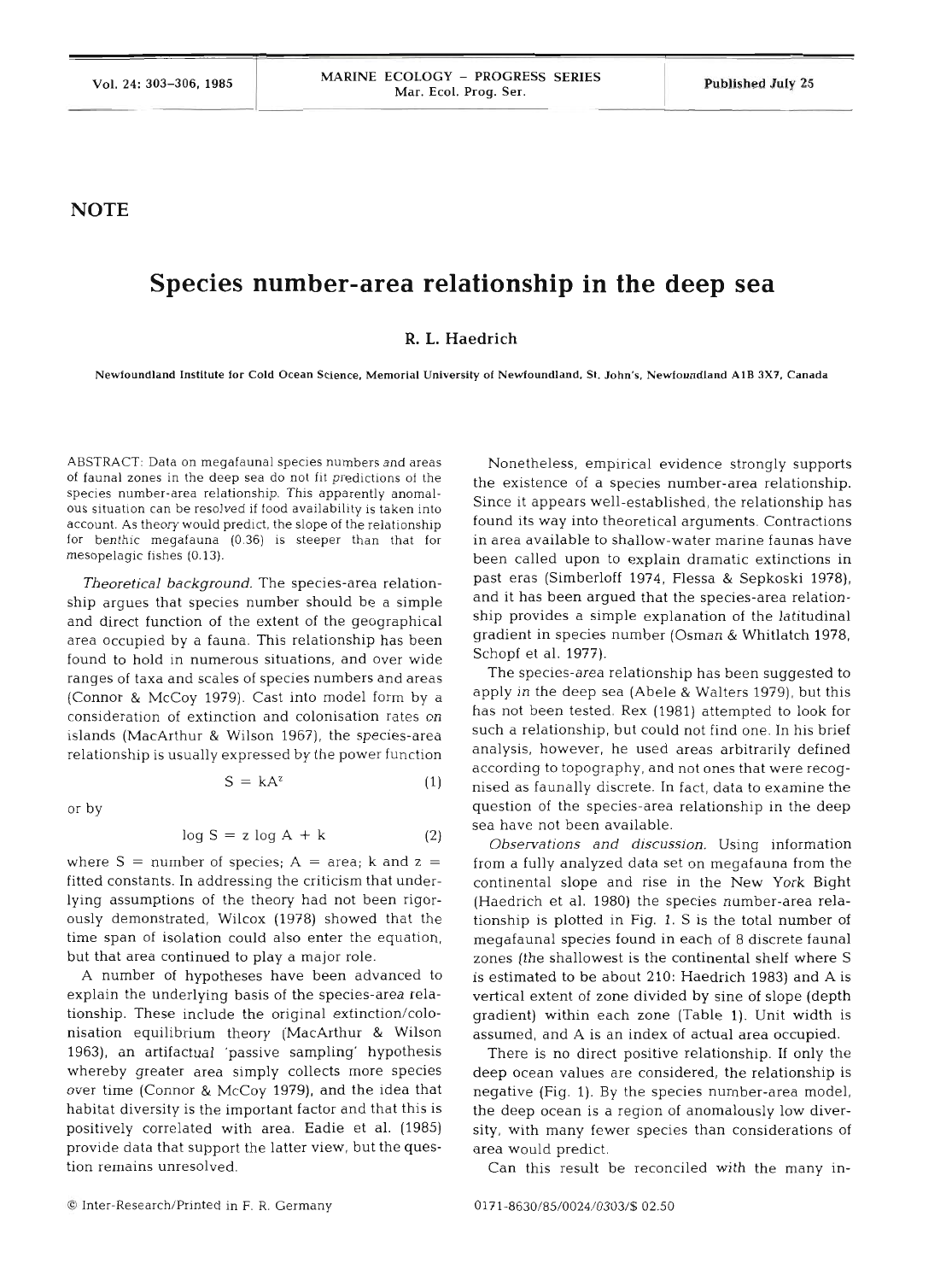

Fig. 1. Species number-area relationship for deep benthic megafauna in the New York Bight. Dashed line: regression for all points, not significant; solid line: regression for deep ocean points, shelf (open circle) excluded, significant with  $r = -0.72$ . Data from Table 1

stances reported which support the reality of the species number-area relationship? Let us take one of the oldest and simplest arguments relating to the underlying determinants of diversity: that greater food availability or production will promote greater numbers of species within an area (Connell & Orias 1964). This concept has been criticised by Pianka (1966), among others, and is not held in high regard today. Nonetheless, the idea has recently been shown to hold in African rivers where discharge, and presumably the productivity of the drainage basin, is correlated with fish species number (Livingstone et al. 1982). It is likewise implicit in the correlations of catchment area with number of freshwater mussel species in southeastern U.S. rivers (Sepkoski & Rex 1974). But even admitting this relationship, there is a very important distinction between essentially terrestrial situations and the deep sea. On land, where solar energy reaching the surface is reasonably uniform, production itself can be thought of as a function of area and should be roughly comparable over fairly broad regions. In the

deep sea this is not so. Food input or availability declines exponentially as distance (depth) increases away from the productive surface layers (Carney et al. 1983), a fact which must be taken into account.

As a first approximation, assume that food availability in the deep sea tracks the biomass-depth relationship. For infauna collected in box cores from the New York Bight this is log B =  $1.44 - 0.29$  Z (Rowe & Haedrich 1979). For Z (depth, km) use the mid-point of each megafaunal zone to calculate approximate infaunal biomass B in the zone. Because the dependence of the megafauna on infauna for food is not wellestablished, B must be considered an index. Multiply this index value by the area to give a new factor, AB, which reflects food availability (Table 1). This number plotted against species number gives the species number-food/area relationship of Fig. 2, a positive one in keeping with expectations. The lower continental slope falls above the line; this is in accord with the general observation that species maxima occur at intermediate depths (Rex 1983) and suggests that the region should be considered an ecotone. Rex (1973) noted the low species diversity of macro- and megafauna at abyssal depths, and thought this might result in part from extremely low productivity. But even with the incorporation of a food factor, the relationship suggests that the abyssal plain contains far fewer species than it ought; it is species-poor.

How does the species-food/area model fit data for pelagic regions? When the number of myctophid (lanternfish) species in each of 19 faunal regions determined for the Atlantic Ocean (Backus et al. 1978) is plotted against the area of the faunal region (determined by planimetry) a positive relationship is obtained, but the correlation is poor  $(r = 0.35)$ . No depth differences can apply here, for all the species live at comparable depths in the upper several hundred meters of the water column. But oceanic productivity varies over 3 orders of magnitude. If primary production estimates (Koblentz-Mishke et al. 1970) for

Table 1. Parameters used in the calculation of the megafaunal species number-area and species number-area **X** biomass relationships by depth zone in the New York Bight. Data from Haedrich et al. (1980)

| Zone            | $\triangle Z$ | Slope       | А<br>(relative area) | Log A | S<br>(number of<br>species) | Log S | Z<br>mean<br>depth (km) | B<br>(biomass) | Log<br>AB |
|-----------------|---------------|-------------|----------------------|-------|-----------------------------|-------|-------------------------|----------------|-----------|
| $40 - 264$ m    | 224           |             | 120000.              | 5.08  | 210                         | 2.32  | .152                    | 24.88          | 6.48      |
| $283 - 650$ m   | 367           | $1.4^\circ$ | 15021.2              | 4.18  | 72                          | 1.86  | .467                    | 20.16          | 5.48      |
| 653-1290 m      | 637           | $1.4^\circ$ | 26072.2              | 4.42  | 68                          | 1.83  | .972                    | 14.39          | 5.57      |
| 1380-1947 m     | 567           | $7.6^\circ$ | 4287.1               | 3.63  | 108                         | 2.03  | 1.664                   | 9.07           | 4.76      |
| $2116 - 2481$ m | 365           | $1.5^\circ$ | 13943.6              | 4.14  | 70                          | 1.85  | 2.299                   | 5.93           | 5.07      |
| 2504-3113 m     | 609           | $1.5^\circ$ | 23264.7              | 4.37  | 91                          | 1.96  | 2.808                   | 4.22           | 5.21      |
| 3244-3740 m     | 496           | $1.5^\circ$ | 18948.0              | 4.28  | 28                          | 1.45  | 3.492                   | 2.67           | 4.70      |
| 3879-4986 m     | 1107          | $0.6^\circ$ | 105712.0             | 5.02  | 25                          | .40   | 4.433                   | 1.43           | 5.18      |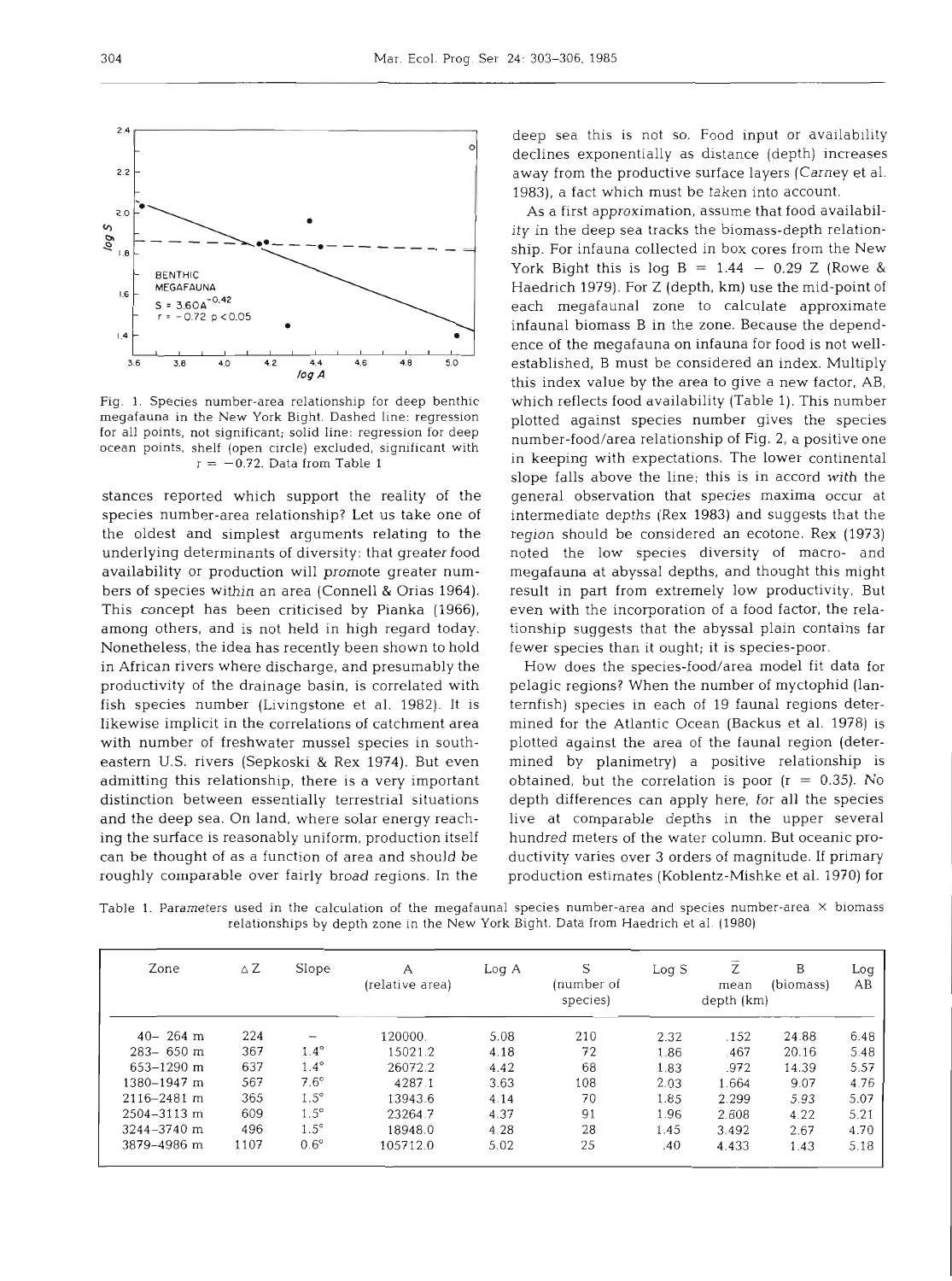

Fig. **2.** Species number-area relationship for deep benthic megafauna with food availability taken into account. Regression for all points:  $S = 0.47 A^{0.26}$ ,  $r = 0.53$ ,  $p \sim 0.15$ . Line is regression with ecotonal lower slope (upper open circle) and species-poor abyss (lower open circle) excluded, significant with  $r = 0.83$ . Data from Table 1

each region are used to modify the estimate of area, an improved relationship results (Fig. 3). Three regions fall well below the line. These are eastern and western Mediterranean and the subarctic; all are isolated basins that have in all likelihood only recently been invaded and populated by midwater fishes. Were it possible to incorporate time into the relation, as Wilcox (1978) was able to do for lizard faunas on islands of known age, these points could be expected to fall into line.

Reported slopes (z) of the species-area relationship range between about 0.2 and 0.4. The evolutionary/



Fig. 3. Species number-area relationship for mesopelagic lanternfish with food availability taken into account. Line is regression with faunas of isolated basins (subarctic, eastern and western Mediterranean) excluded, significant with  $r = 0.67$ 

ecological significance of this value has been a matter of recurrent interest, despite the warning of Connor & McCoy (1979) that the range could be merely an artifact of the regression. Nonetheless, there exists the expected decline in z with increasing taxonomic rank for orders vs families **vs** genera of mammals as a function of area on a worldwide basis (Flessa 1975), and Bronmark et al. (1984) could rationalize the difference between the low value of z (0.19) for macroinvertebrates in Bornholm streams as compared to the high value (0.32) for mussels in U.S. rivers (Sepkoski & Rex 1974) in terms of relatively greater dispersal and immigration rates. Barbour & Brown (1974) had argued that when  $z = < 0.16$ , considerable homogeneity exists, little colonisation is taking place, and much time has elapsed. When  $z = \ge 0.40$ , then colonisation is a major factor and the flow of species from adjacent areas exceeds the extinction rate.

The interpretations of Barbour & Brown (1974) would seem to fit the oceanic data. The slope of the relationship for benthic megafauna is much steeper than that for mesopelagic fishes. Mesopelagic faunas ( $z = 0.13$ ) are old and phylogenetically distinct, and are uniform over most of the world ocean. Invasion by derived (i.e. perciform) fishes has not taken place to any extent. Continental slope faunas ( $z = 0.36$ ) show considerable differences over rather small depth increases, and are different from place to place (Haedrich & Maunder 1985). There is evidence that continued invasion of the deep sea by shallow-living species goes on (Haedrich & Krefft 1976), and, furthermore, that species recruitment from onshore to offshore has been a major avenue of community development on the slope over evolutionary time (Jablonski et al. 1983).

Clearly more work needs to be done on deep ocean food supplies, particularly as regards the influence of rates on community structure. Results reported here based on the species-area relationship are not conclusive, and it is not intended that they be regarded as an unequivocal test. They raise the question of whether the areas that fall off the regression - the lower continental slope, abyss, and isolated basins of the pelagial - might have special characteristics that should be examined. And they do provide additional support for the view that energy is the prime ecological factor in the deep sea (Thiel 1980, p. 30).

Acknowledgements. Thanks are due to G. Brassard. J. A. Hutchings, D. S. McKelvie, and G. R. South for their comments on the manuscript. The work was supported by grant A-7230 from the Natural Sciences and Engineering Research Council.